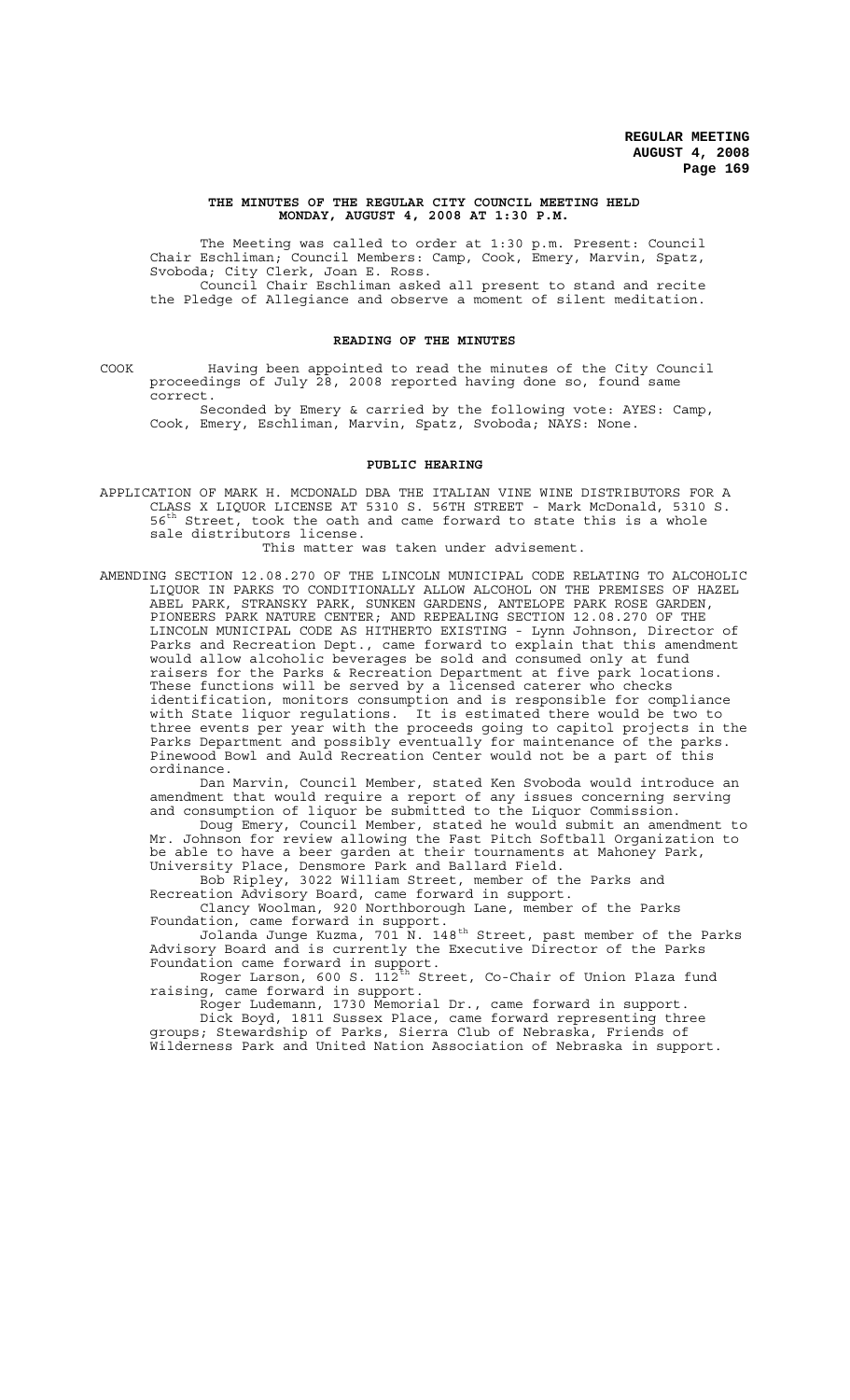> Tom Casady, Chief of Police, came forward to state there have been no problems at previous fund raisers serving alcohol and that this wouldn't have any impact on the Police Department. He did not have an opinion of the Fast Pitch Tournament amendment, but did comment that sports and alcohol is different from chamber music and alcohol. This matter was taken under advisement.

APPROVING A TRANSFER OF APPROPRIATIONS AND CASH (WHERE APPROPRIATE) BETWEEN CERTAIN CAPITAL IMPROVEMENT PROJECTS WITHIN THE STREET CONSTRUCTION/VEHICLE TAX FUND, WATER CONSTRUCTION FUND, AND SANITARY SEWER CONSTRUCTION FUND WITHIN THE PUBLIC WORKS & UTILITIES DEPARTMENT - Margaret Remmenga, Business Manager of Public Works & Utilities, came forward to request the end of fiscal year opportunity to transfer appropriations from many completed projects to projects where appropriations are needed. One of the transfers will authorize the use of City Council discretionary funds to be used for rehabilitation of S. 48<sup>th</sup> St. between Pioneers and Calvert. It is also authorizing the use of appropriations from projects closing in water revenue to do some replacement discharge piping and valves in the north pumping station at Ashland. It was requested to transfer appropriations of minimal dollars from the Storm Water Bond fund to two grant funds. The last transfer is for Urban Development Department for an Antelope Valley Revitalization Project.

Thomas Shafer, Public Works Engineering Dept., answered that the project on Pine Lake Road and Helen  $\breve{\bm{\mathsf{W}}}$ itt between  $14^\mathrm{th}$  and 27 $^\mathrm{th}$  Street is just for turn lanes and no relocation of traffic signal work other than the relocating of the flasher to get beyond the turn lane will be done.

David Landis, Director of Urban Development, answered that the figure of \$472,535 for Antelope Valley Liberty Village was a miscommunication of the amount actually wanted transferred. The correct amount is \$167,000 of which there is an amendment referencing this. The money was appropriated and was spent for the Liberty Village project and this is to acknowledge the appropriate way for that transaction to have been referred. The Budget Office said we really haven't reconciled from the appropriate fund of money and should do that so that is why this transfer is being done.

Mr. Shafer explained the \$369,000 for computer records is for aerial photos such as seen on Assessor's website, to store records from new developments constructed so can identify water and sewer lines during construction and for a multitude of other uses.

Ms. Remmenga requested the Street Construction funds be transferred to the Engineering Revolving Fund. Street construction dollars should have been charged to Internet Development that is street related so the bulk of these funds will be used for that.

Mr. Shafer explained this Internet Development fund is for the street closing list put out every week which is used by Fire Dept., businesses, and the public. All projects have a web presence so the public can find information about a project. It is used as a project management guide for consultants. This is a good investment.

Ms. Remmenga stated that the \$800,000 referred to were costs that occurred by Engineering Services which were run through an Engineering Service revolving fund, but should have been charged back to a street construction project. This amount does not represent one year instead probably two or three years of costs. Anything to do with internet costs will be charged to a project.

Ken Svoboda, Council Member, requested Thomas to give a better itemization on the Miscellaneous Street Construction, Miscellaneous Construction Costs, and Miscellaneous Engineering which was agreed upon.

Mr. Shafer in answering the Crash Report amount of \$110,000 he stated it is from a future project using 2007 data that was finalized in May. There are not new funds to commit to this so will use savings on other projects to use for the crash report. This report is done annually to keep up with the times.

This matter was taken under advisement.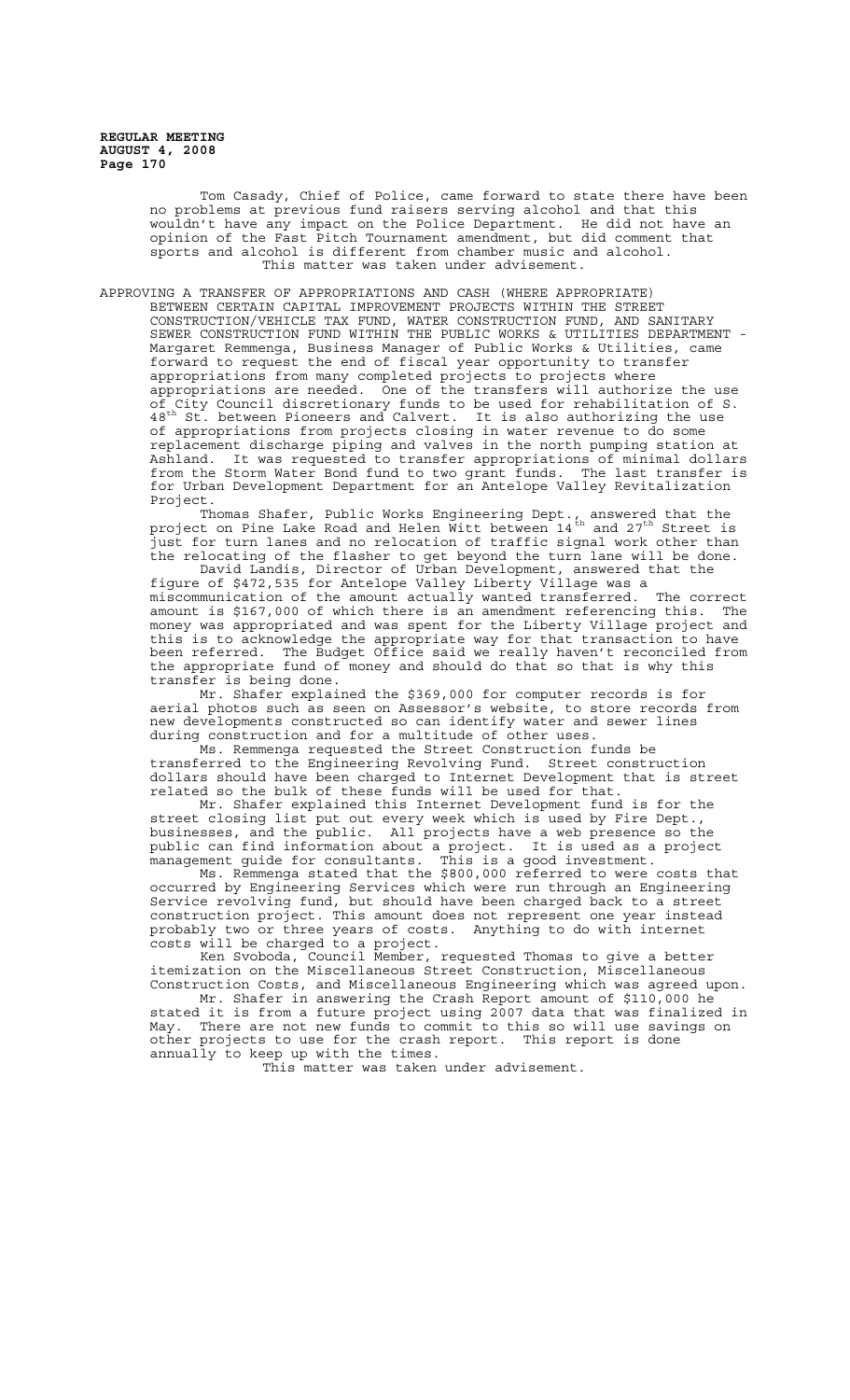APPLICATION OF WHITEHEAD OIL COMPANY DBA U-STOP CONVENIENCE SHOP FOR A CLASS D LIQUOR LICENSE AT 110 W. FLETCHER AVE., SUITE 101;

MANAGER APPLICATION OF DOUGLAS LARKINS FOR WHITEHEAD OIL COMPANY DBA U-STOP CONVENIENCE SHOP AT 110 W. FLETCHER AVE., SUITE 101.

SPATZ Moved to suspend the rules to go back to Items 6 & 7 for public hearing.

Seconded by Emery & carried by the following vote: AYES: Camp, Cook, Emery, Eschliman, Marvin, Spatz, Svoboda; NAYS: None.

Mark Whitehead, President of Whitehead Oil Company, took the oath and came forward to state the lease for this location is being renegotiated. Doug Larkin would be the supervisor for U-Stop until the transition is complete.

Joan Ross, City Clerk, stated Mr. Larkin has been through the Responsible Hospitality class and since the owner is before the Council Mr. Larkin does not need to appear.

This matter was taken under advisement.

APPROVING THE 2008-09 WORK PLAN FOR THE INTERLOCAL AGREEMENT ON STORMWATER MANAGEMENT BETWEEN THE CITY AND LOWER PLATTE SOUTH NATURAL RESOURCES DISTRICT TO ADDRESS STORMWATER QUALITY AND QUANTITY ISSUES - Ben Higgins, Public Works & Utilities Dept., came forward to answer questions.

This matter was taken under advisement.

APPROVING A SCHEDULE OF FEES THE CITY MAY CHARGE FOR AMBULANCE SERVICE - Niles Ford, Fire Chief, stated they are attempting to get a fee schedule increase for ambulance billing. It is projected there may be a 2% decrease in Medicare & Medicaid payments in the future. A new billing company is currently being used which is continually being evaluated. It is hoped it will be known by October or November the result of this new billing company. The Fire Department is currently going through the accreditation process.

This matter was taken under advisement.

**\*\* END OF PUBLIC HEARING \*\***

## **COUNCIL ACTION**

### **REPORTS OF CITY OFFICERS**

CLERK'S LETTER AND MAYOR'S APPROVAL OF ORDINANCES & RESOLUTIONS PASSED BY COUNCIL ON JULY 21, 2008 - CLERK presented said report which was placed on file in the Office of the City Clerk.

CLERK'S LETTER AND MAYOR'S APPROVAL OF ORDINANCES & RESOLUTIONS PASSED BY COUNCIL ON JULY 28, 2008 - CLERK presented said report which was placed on file in the Office of the City Clerk.

### **PETITIONS & COMMUNICATIONS**

SETTING THE HEARING DATE OF MONDAY, AUGUST 18, 2008 AT 1:30 P.M. FOR THE APPLICATION OF CASEY'S RETAIL COMPANY DBA CASEY'S GENERAL STORE #2744 FOR A CLASS B LIQUOR LICENSE AT 4335 N. 70 $^{\texttt{TH}}$  STREET - CLERK read the following resolution, introduced by Dan Marvin, who moved its adoption: A-84959 BE IT RESOLVED by the City Council, of the City of Lincoln, that a hearing date is hereby set for Monday, August 18, 2008 at 1:30 p.m. or as soon thereafter as possible in the City Council Chambers, County-City Building, 555 S. 10<sup>th</sup> St., Lincoln, NE, for the Application of Casey's Retail Company dba Casey's General Store 2744 for a Class B liquor license at  $4335$  N. 70<sup>th</sup> Street.

Introduced by Dan Marvin Seconded by Emery & carried by the following vote: AYES: Camp, Cook, Emery, Eschliman, Marvin, Spatz, Svoboda; NAYS: None.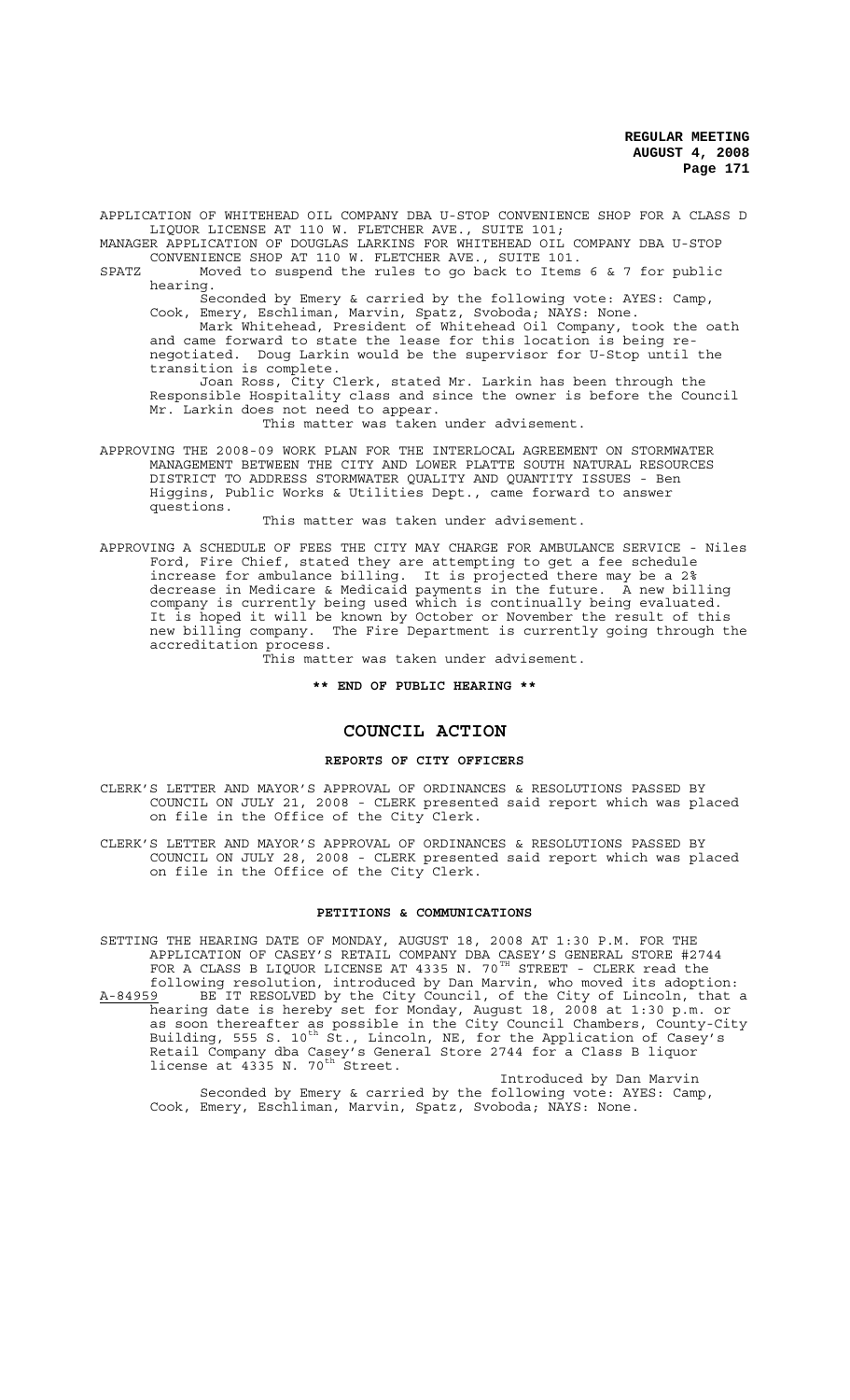### **LIQUOR RESOLUTIONS**

APPLICATION OF MARK H. MCDONALD DBA THE ITALIAN VINE WINE DISTRIBUTORS FOR A CLASS X LIQUOR LICENSE AT 5310 S. 56TH STREET - CLERK read the following resolution, introduced by Jon Camp, who moved its adoption for approval: A-84960 BE I T RESOLVED by the City Council of the City of Lincoln,

Nebraska: That after hearing duly had as required by law, consideration of the facts of this application, the Nebraska Liquor Control Act, and the pertinent City ordinances, the City Council recommends that the application of Mark H. McDonald dba The Italian Vine Wine Distributors for a Class "X" liquor license at 5310 S. 56th Street, Lincoln, Nebraska, for the license period ending April 30, 2009, be approved with the condition that the premise complies in every respect with all city and state regulations. The City Clerk is directed to transmit a copy of this resolution to the Nebraska Liquor Control Commission.

Introduced by Jon Camp Seconded by Emery & carried by the following vote: AYES: Camp, Cook, Emery, Eschliman, Marvin, Spatz, Svoboda; NAYS: None.

APPLICATION OF WHITEHEAD OIL COMPANY DBA U-STOP CONVENIENCE SHOP FOR A CLASS D LIQUOR LICENSE AT 110 W. FLETCHER AVE., SUITE 101 - CLERK read the following resolution, introduced by Jon Camp, who moved its adoption for approval:<br>A-84961 BE

BE IT RESOLVED by the City Council of the City of Lincoln, Nebraska:

That after hearing duly had as required by law, consideration of the facts of this application, the Nebraska Liquor Control Act, and the pertinent City ordinances, the City Council recommends that the application of Whitehead Oil Company dba U-Stop Convenience Shop for a Class "D" liquor license at 110 W. Fletcher Ave., Suite 101, Lincoln, Nebraska, for the license period ending April 30, 2009, be approved with the condition that the premise complies in every respect with all city and state regulations. The City Clerk is directed to transmit a copy of this resolution to the Nebraska Liquor Control Commission.

Introduced by Jon Camp Seconded by Emery & carried by the following vote: AYES: Camp, Cook, Emery, Eschliman, Marvin, Spatz, Svoboda; NAYS: None.

MANAGER APPLICATION OF DOUGLAS LARKINS FOR WHITEHEAD OIL COMPANY DBA U-STOP CONVENIENCE SHOP AT 110 W. FLETCHER AVE., SUITE 101 - CLERK read the following resolution, introduced by Jon Camp, who moved its adoption for approval:

A-84962<sup>-</sup> WHEREAS, Whitehead Oil Company dba U-Stop Convenience Shop located at 110 W. Fletcher Ave., Suite 101, Lincoln, Nebraska has been approved for a Retail Class "D" liquor license, and now requests that Douglas Larkins be named manager;

WHEREAS, Douglas Larkins appears to be a fit and proper person to manage said business.

NOW, THEREFORE, BE IT RESOLVED by the City Council of the City of Lincoln, Nebraska:

That after hearing duly had as required by law, consideration of the facts of this application, the Nebraska Liquor Control Act, and the pertinent City ordinances, the City Council recommends that Douglas Larkins be approved as manager of this business for said licensee. The City Clerk is directed to transmit a copy of this resolution to the Nebraska Liquor Control Commission.

Introduced by Jon Camp Seconded by Emery & carried by the following vote: AYES: Camp, Cook, Emery, Eschliman, Marvin, Spatz, Svoboda; NAYS: None.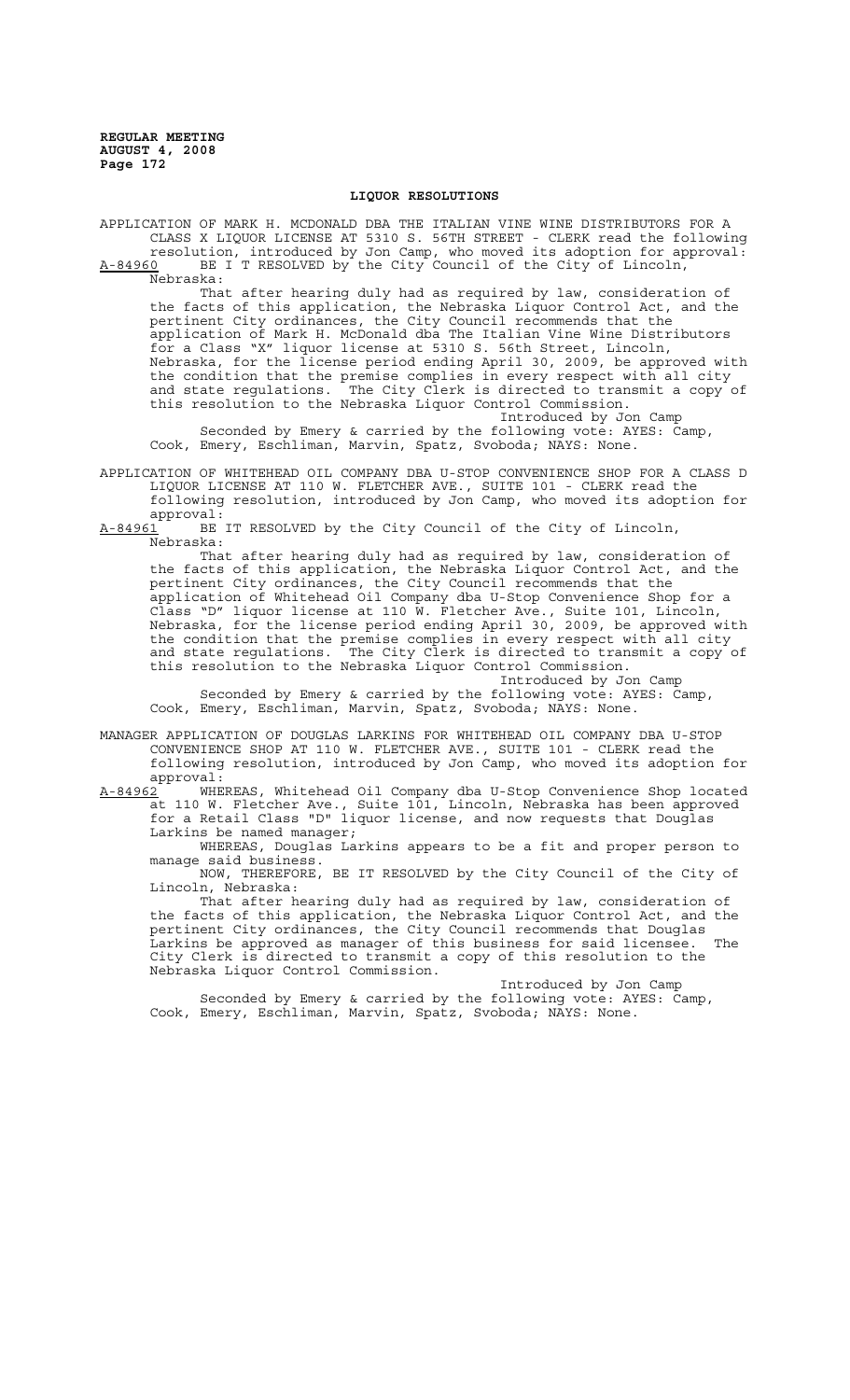### **ORDINANCES - 2ND READING & RELATED RESOLUTIONS (as required)**

- AMENDING SECTION 12.08.270 OF THE LINCOLN MUNICIPAL CODE RELATING TO ALCOHOLIC LIQUOR IN PARKS TO CONDITIONALLY ALLOW ALCOHOL ON THE PREMISES OF HAZEL ABEL PARK, STRANSKY PARK, SUNKEN GARDENS, ANTELOPE PARK ROSE GARDEN, PIONEERS PARK NATURE CENTER; AND REPEALING SECTION 12.08.270 OF THE LINCOLN MUNICIPAL CODE AS HITHERTO EXISTING - CLERK read an ordinance, introduced by Doug Emery, amending Section 12.08.270 of the Lincoln Municipal Code relating to alcoholic liquor in parks to allow alcohol to be served in conjunction with an event sponsored by or to benefit the Parks and Recreation Department on the premises of Hazel Abel Park, Stransky Park, Sunken Gardens, Antelope Park Rose Garden and Pioneers Park Nature Center; and repealing Section 12.08.270 of the Lincoln Municipal Code as hitherto existing, the second time.
- APPROVING A LEASE AGREEMENT BETWEEN THE CITY AND THE HICKMAN PRESBYTERIAN CHURCH FOR THE LEASE OF SPACE BY THE LINCOLN AREA AGENCY ON AGING FOR ITS ACTIVAGE CENTER PROGRAM AT 300 E. THIRD STREET, HICKMAN, NEBRASKA FROM SEPTEMBER 1, 2008 TO AUGUST 31, 2009 - CLERK read an ordinance, introduced by Doug Emery, accepting and approving a Lease Agreement between the City of Lincoln and the Hickman Presbyterian Church for the lease of space by the Lincoln Area Agency on Aging for its ActivAge Center Program at 300 E. Third Street, Hickman, NE 68372, for a term commencing September 1, 2008 and terminating on August 31, 2009, the second time.
- APPROVING A TRANSFER OF APPROPRIATIONS AND CASH (WHERE APPROPRIATE) BETWEEN CERTAIN CAPITAL IMPROVEMENT PROJECTS WITHIN THE STREET CONSTRUCTION/VEHICLE TAX FUND, WATER CONSTRUCTION FUND, AND SANITARY SEWER CONSTRUCTION FUND WITHIN THE PUBLIC WORKS & UTILITIES DEPARTMENT - CLERK read an ordinance, introduced by Doug Emery, approving the transfer of unspent and unencumbered appropriations and cash (if any) between certain capital improvement projects within the Street Construction/Vehicle Tax Fund, Water Construction Fund, and Sanitary Sewer Construction Fund within the Public Works & Utilities Department, the second time.
- AMENDING SECTIONS 2.76.153 COMPENSATION PLAN; MERIT PAY PLAN; SHIFT DIFFERENTIAL; 2.76.370 AUTHORIZED HOLIDAYS; 2.76.380 SICK LEAVE WITH PAY; AND 2.76.395 VACATION LEAVE WITH PAY; OF THE LINCOLN MUNICIPAL CODE TO REFLECT NEGOTIATED CHANGES AND CHANGES APPLICABLE TO EMPLOYEES NOT REPRESENTED BY A BARGAINING UNIT - CLERK read an ordinance, introduced by Doug Emery, amending Chapter 2.76 of the Lincoln Municipal Code relating to the Personnel System to reflect negotiated changes and changes applicable to employees not represented by a bargaining unit by amending Section 2.76.153 relating to shift differential; amending Section 2.76.370 relating to authorized holiday; amending Section 2.76.380 relating to sick leave with pay; amending Section 2.76.395 relating to vacation leave with pay; and repealing Sections 2.76.153, 2.76.370, 2.76.380, and 2.76.395 of the Lincoln Municipal Code as hitherto existing, the second time.
- ADOPTING CHAPTER 14.58 OF THE LINCOLN MUNICIPAL CODE REGARDING STREET POLE BANNERS OVER PUBLIC WAYS - CLERK read an ordinance, introduced by Doug Emery, amending Title 14 of the Lincoln Municipal Code relating to Public Property and Public Ways by adding a new Chapter 14.58 entitled "Street Pole Banners" to establish a permit procedure, fee schedule, and rules and regulations for the placement of street pole banners over public ways, the second time.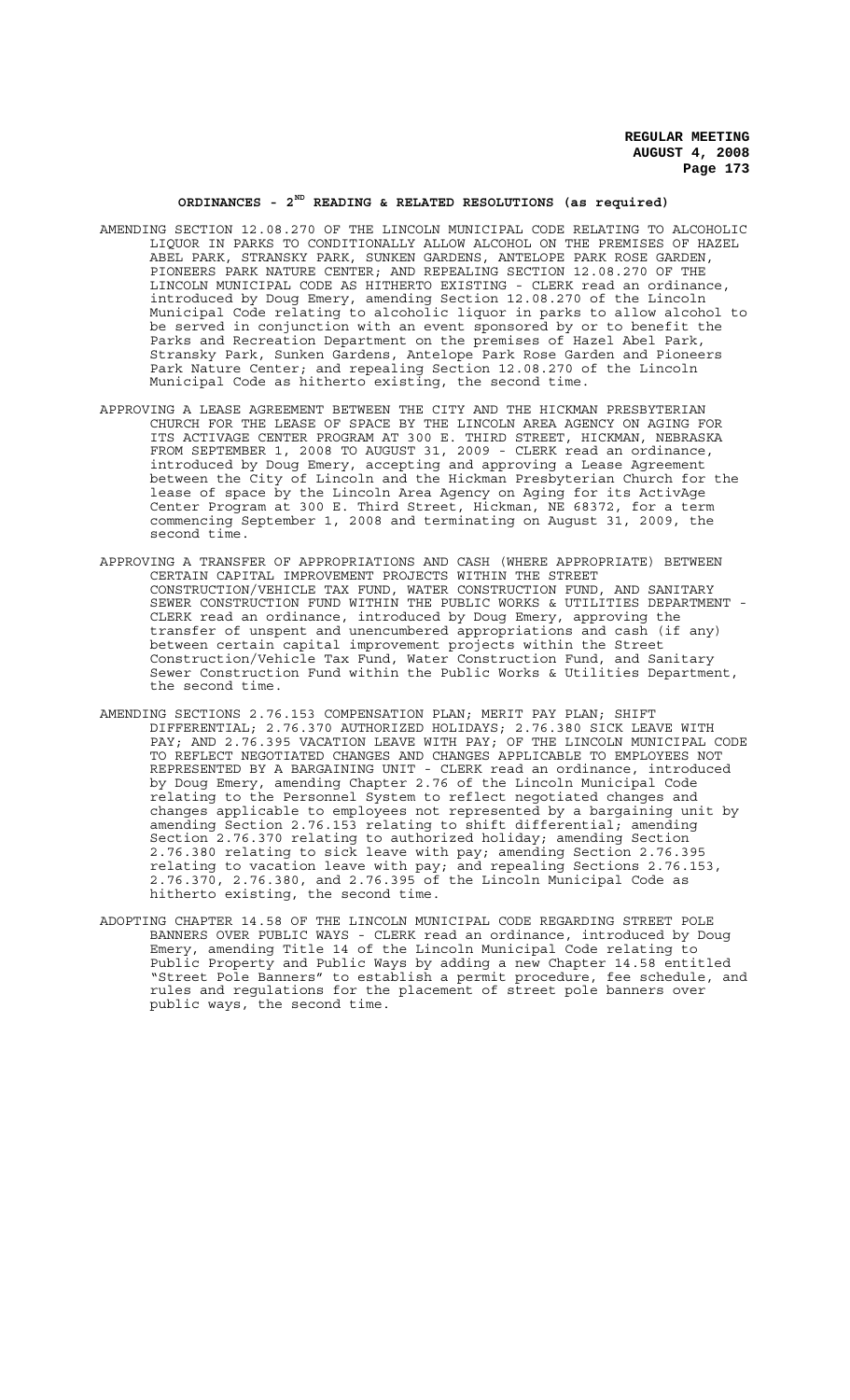### **PUBLIC HEARING RESOLUTIONS**

APPROVING THE 2008-09 WORK PLAN FOR THE INTERLOCAL AGREEMENT ON STORMWATER MANAGEMENT BETWEEN THE CITY AND LOWER PLATTE SOUTH NATURAL RESOURCES DISTRICT TO ADDRESS STORMWATER QUALITY AND QUANTITY ISSUES- CLERK read the following resolution, introduced by Doug Emery, who moved its

adoption:<br>A-84963 BE BE IT RESOLVED by the City Council of the City of Lincoln, Nebraska:

That the attached Fiscal Year 2008-2009 Work Plan for the Interlocal Agreement on Stormwater Management between the City of Lincoln and the Lower Platte South Natural Resources District, which is attached hereto marked as Attachment "A", is hereby approved and the Mayor is authorized to execute the same on behalf of the City of Lincoln. Said Fiscal Year 2008-2009 Work Plan establishes a framework and division of responsibilities for addressing stormwater quality and quantity in the City between the City of Lincoln and the Lower Platte South Natural Resources District and authorizes the use of appropriated monies in accordance with the terms and conditions contained in said Fiscal Year 2008-2009 Work Plan.

The City Clerk is directed to transmit a certified copy of the executed original Resolution and Fiscal Year 2008 - 2009 Work Plan for the Interlocal Agreement on Stormwater Management to Glenn Johnson, Lower Platte South Natural Resources District, PO Box 93581, Lincoln, NE 68501 and a copy of the same to Ben Higgins, Public Works and Utilities Department, 901 N. 6th Street, Lincoln, NE 68508.

Introduced by Doug Emery Seconded by Svoboda & carried by the following vote: AYES: Camp, Cook, Emery, Eschliman, Marvin, Spatz, Svoboda; NAYS: None.

APPROVING A SCHEDULE OF FEES THE CITY MAY CHARGE FOR AMBULANCE SERVICE- CLERK read the following resolution, introduced by Doug Emery, who moved its adoption:<br><u>A-84964</u> WHEREAS,

in accordance with Title 7 of the Lincoln Municipal Code, the City Council has authority to approve a schedule of maximum fees which the City may charge for ambulance service rendered by the City of Lincoln; and<br>WHEREAS,

the City Fire Department has proposed such a schedule of maximum fees for comment and review by EMS, Inc., the City's emergency medical services oversight agency; and

WHEREAS, EMS, Inc. has concluded the proposed maximum fees are reasonable; and

WHEREAS, the proposed rate schedule is before the City Council for its consideration and approval; and

WHEREAS, the City Council finds that the proposed rate schedule, based on the reasonable costs of providing ambulance service, represents reasonable maximum user fees to be charged for the provision of ambulance service by the City of Lincoln

NOW, THEREFORE, BE IT RESOLVED by the City Council, the proposed rate schedule attached hereto, marked as Attachment "A", and made a part hereof by reference, is hereby approved and shall take effect September 1, 2008.

Introduced by Doug Emery

Seconded by Svoboda & carried by the following vote: AYES: Camp, Cook, Emery, Eschliman, Marvin, Spatz, Svoboda; NAYS: None.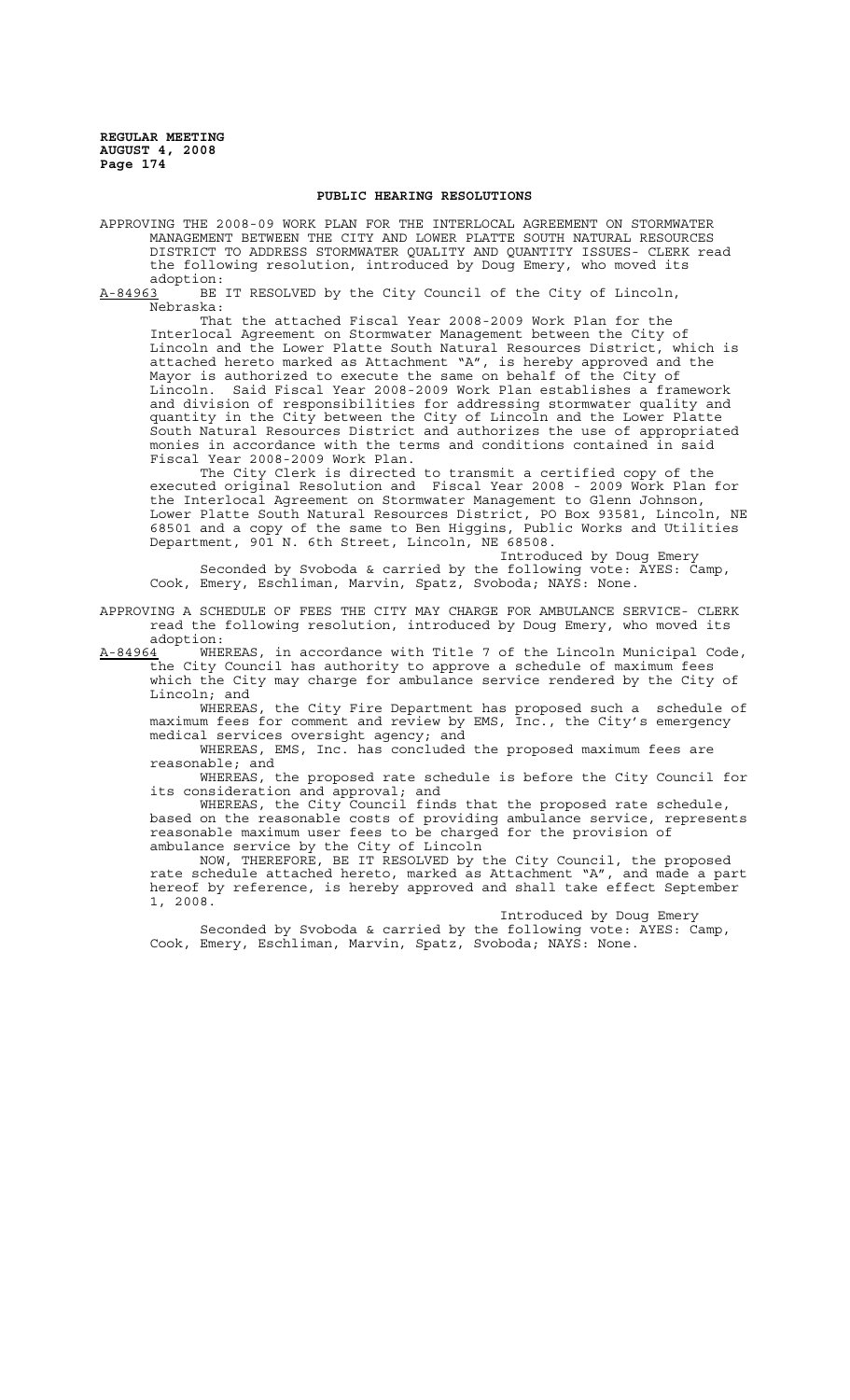## **ORDINANCE - 1ST READING & RELATED RESOLUTIONS (AS REQUIRED)**

- APPROVING A LEASE AGREEMENT BETWEEN THE CITY AND ST. JAMES UNITED METHODIST CHURCH, FOR THE LEASE OF SPACE BY THE LINCOLN AREA AGENCY ON AGING FOR ITS ACTIVAGE CENTER PROGRAM AT 2400 S. 11TH STREET, LINCOLN, NEBRASKA FOR A ONE-YEAR TERM FROM SEPTEMBER 1, 2008 THROUGH AUGUST 31, 2009 - CLERK read an ordinance, introduced by Dan Marvin, accepting and approving a Lease Agreement between the City of Lincoln and St. James United Methodist Church for the lease of space by the Lincoln Area Agency on Aging for its ActivAge Center Program at 2400 S. 11<sup>th</sup> Street, Lincoln, NE, 68502, for a term commencing on September 1, 2008 and terminating on August 1, 2008 and terminating on August 31, 2009, the first time.
- APPROVING A LEASE AGREEMENT BETWEEN THE CITY AND THE PANAMA CAFÉ, FOR THE LEASE OF SPACE BY THE LINCOLN AREA AGENCY ON AGING FOR ITS ACTIVAGE CENTER PROGRAM AT 310 LOCUST STREET, PANAMA, NEBRASKA FOR A ONE-YEAR TERM FROM SEPTEMBER 1, 2008 THROUGH AUGUST 31, 2009 - CLERK read an ordinance, introduced by Dan Marvin, accepting and approving a Lease Agreement between the City of Lincoln and the Panama Café for the lease of space by the Lincoln Area Agency on Aging for its ActivAge Center Program at 310 Locust Street, Panama, NE 68419, for a term commencing on September 1, 2008 and terminating on August 31, 2009, the first time.
- APPROVING A LEASE AGREEMENT BETWEEN THE CITY AND BENNET AMERICAN LEGION POST #280, FOR THE LEASE OF SPACE BY THE LINCOLN AREA AGENCY ON AGING FOR ITS ACTIVAGE CENTER PROGRAM AT 970 MONROE, BENNET, NEBRASKA FOR A ONE-YEAR TERM FROM SEPTEMBER 1, 2008 THROUGH AUGUST 31, 2009 - CLERK read an ordinance, introduced by Dan Marvin, accepting and approving a Lease Agreement between the City of Lincoln and the American Legion Post #280 for the lease of space by the Lincoln Area Agency on Aging for its ActivAge Center Program at 970 Monroe, Bennet, NE 68317, for a term commencing on September 1, 2008 and terminating on August 31, 2009, the first time.

# **ORDINANCES - 3RD READING & RELATED RESOLUTIONS (as required)**

SPECIAL PERMIT 1174G – APPLICATION OF CHATEAU DEVELOPMENT, LLC, TO EXPAND THE CHATEAU LE FLEUR/CHARLESTON COURT COMMUNITY UNIT PLAN TO ADD 144 MULTIPLE-FAMILY DWELLING UNITS, ON PROPERTY GENERALLY LOCATED AT NORTH 56TH STREET AND HOLDREGE STREET TO COTNER BLVD. AND VINE STREET - PRIOR to reading due to tie vote on 7/28/08 the Main Motion and MTA #1 were not moved for introduction or a second. The Main Motion and MTA #1 were considered still "On The Table".

1. On page 2, line 29, after the word "second" insert the word emergency.

 $\overline{2.}$  On page 2, line 32, delete the word "open" and insert in lieu thereof the word <u>emergency</u>.<br>3. On page 2, line 32, delete the words "a public access easement

or common" and insert in lieu thereof the words an emergency.

AYES: Camp, Eschliman, Spatz, Svoboda; NAYS: Cook, Emery, Marvin. CLERK Read the Main Motion for the record. Discussion ensued with the roll for voting being called immediately after discussion.

A-84965 WHEREAS, Chateau Development, LLC has submitted an application designated as Special Permit No. 1174G for authority to expand the Chateau La Fleur/Charleston Court Community Unit Plan to add 144 multiple-family dwelling units, on property generally located at N. 56th Street and Holdrege to N. Cotner Boulevard and Vine Street and legally described as:

Lots 1-5, Chateau First Addition, Lincoln, Lancaster County, Nebraska;

WHEREAS, the Lincoln City-Lancaster County Planning Commission denied said application after holding a public hearing thereon; and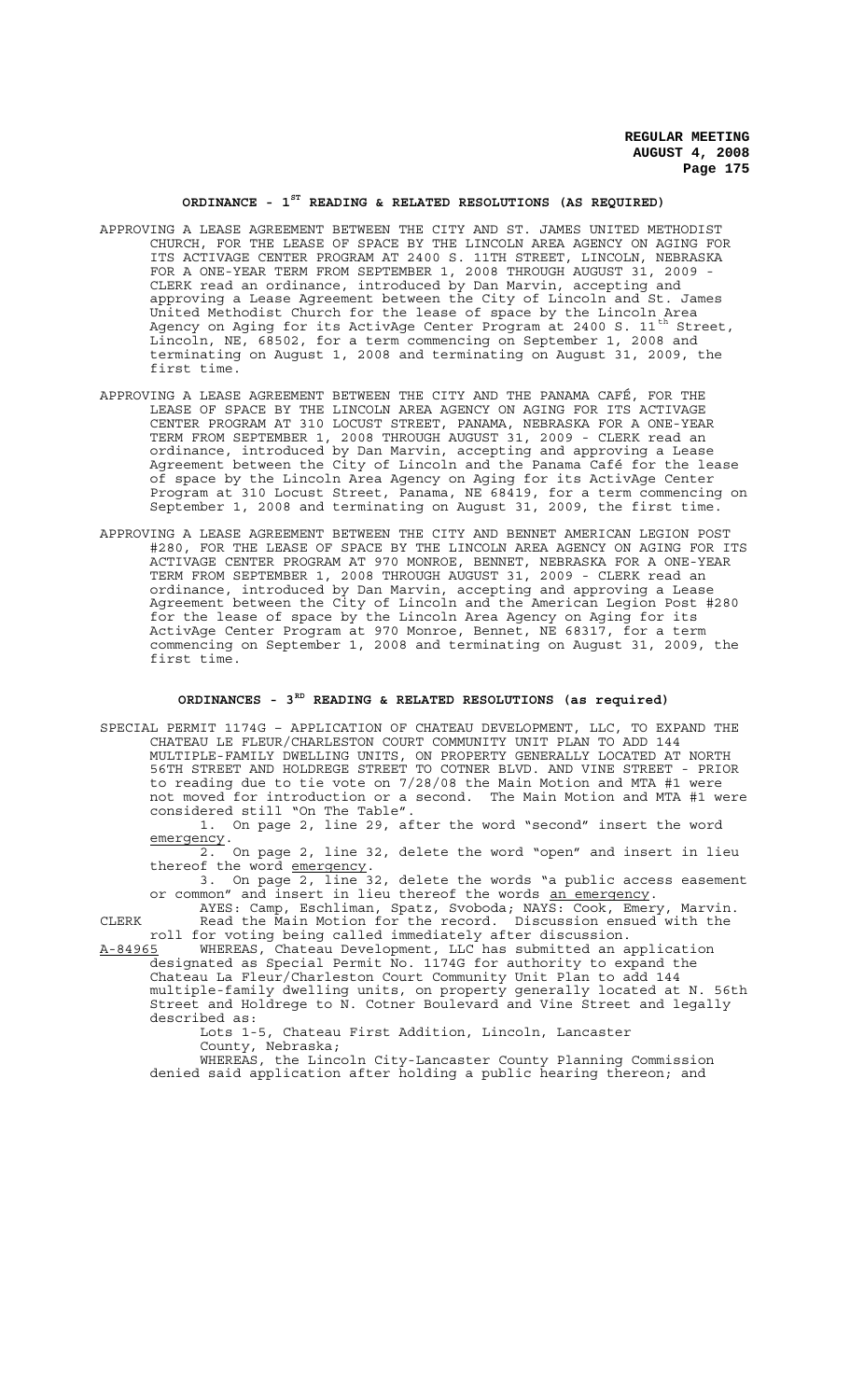> WHEREAS, Chateau Development, LLC filed a Notice of Appeal appealing the action of the Planning Commission denying Special Permit No. 1174G; and

WHEREAS, pursuant to Lincoln Municipal Code § 27.63.025 the action appealed from is deemed advisory and the City Council is authorized to take final action on the matter; and

WHEREAS, the community as a whole, the surrounding neighborhood, and the real property adjacent to the area included within the site plan for this amendment to the community unit plan, will not be adversely affected by granting such a permit; and

WHEREAS, said site plan together with the terms and conditions hereinafter set forth are consistent with the comprehensive plan of the City of Lincoln and with the intent and purpose of Title 27 of the Lincoln Municipal Code to promote the public health, safety, and general welfare.

NOW, THEREFORE, BE IT RESOLVED by the City Council of the City of Lincoln, Nebraska:

That the application of Chateau Development, LLC, hereinafter referred to as "Permittee", to amend the Chateau La Fleur/Charleston Court Community Unit Plan to add 144 multiple-family dwelling units, on Lots 1-5, Chateau First Addition, be and the same is hereby granted under the provisions of Section 27.63.320 and Chapter 27.65 of the Lincoln Municipal Code upon condition that construction of said community unit plan be in substantial compliance with said application, the site plan, and the following additional express terms, conditions, and requirements:

1. This permit approves 826 dwelling units and 94 elderly housing units.

The City Council must approve associated request, Change of Zone #08033

3. Before receiving building permits:

a. The Permittee shall cause to be prepared and submitted to the Planning Department a revised and reproducible final site plan including 5 copies with all required revisions as listed below:

- i. Revise the Development Summary to the satisfaction of the Planning Department. The parking and density calculations need to be corrected and clarified.
- ii. Revise the community unit plan boundary to include Lot 5, Chateau 1<sup>st</sup> Addition.
- iii. Revise the change of zone boundaries to be consistent with Change of Zone #08033.
- iv. Revise the title block on all sheets to delete "Amended Community Unit #\_\_\_ & Change of Zone #  $\;$  " to state "Community Unit Plan #1174G".
- v. Show the easement for the existing trunk sewer. vi. Revise the plans to the satisfaction of Public Works to show an alternative method for providing sanitary sewer service to the proposed 18 unit building on Norfolk Drive.
- vii. Revise the site plan to remove or relocate the 18 unit building south of Salisbury Court adjacent to Deadmans Run or provide information that the building envelope does not interfere with the easement for the existing trunk sewer.
- viii. Revise the plans to show a second emergency vehicular access and a looped water supply system to the proposed development on Abbey Court.
- ix. Add a note to Sheet 2 General Site Notes that states "A second open emergency vehicular access with a public access easement or common an emergency access easement shall be constructed prior to the issuing of building permits for any dwelling units south of Abbey Court.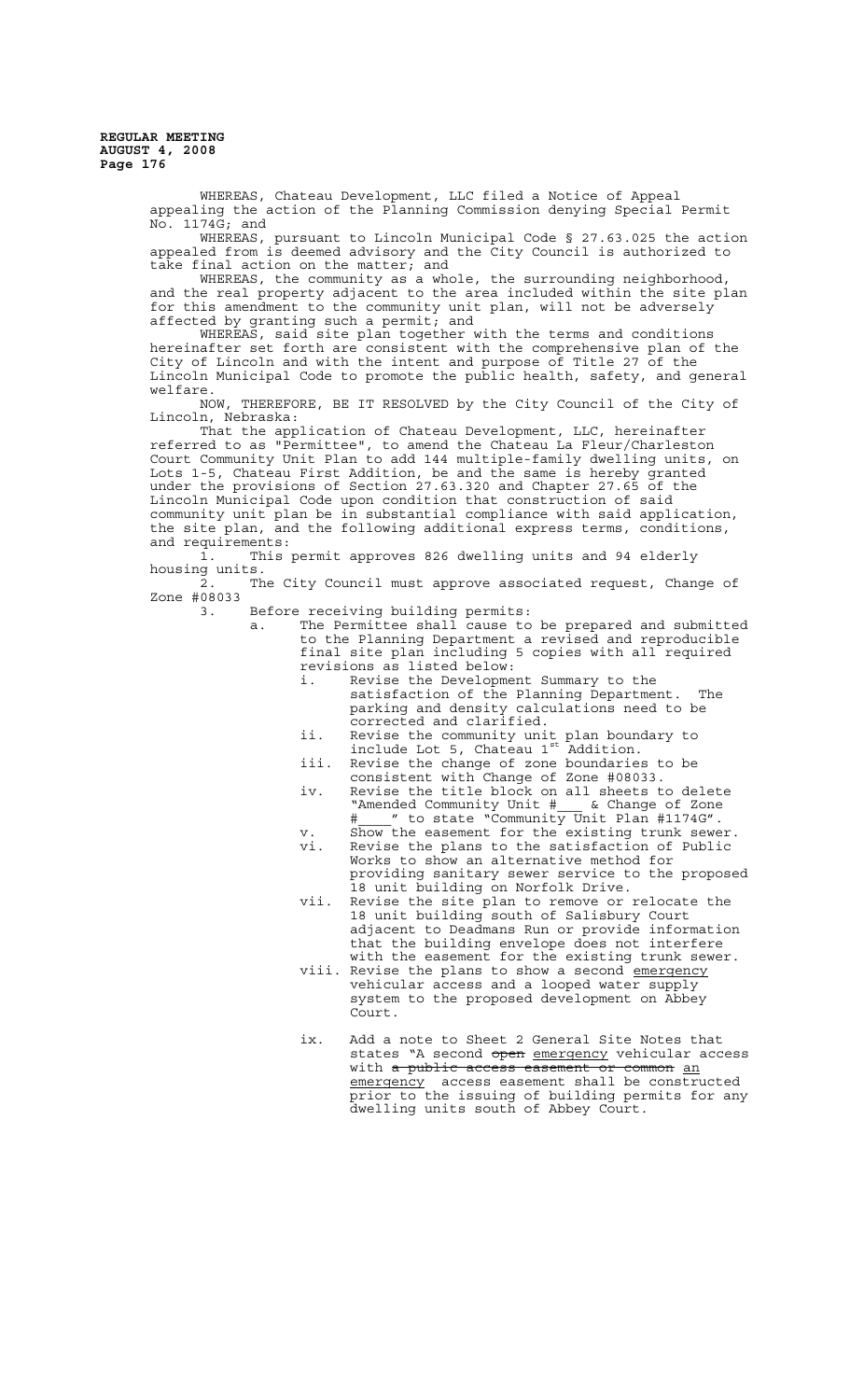- x. Revise the plans to show a 30' setback from the boundary of the community unit plan to be more consistent with the existing development.
- xi. Revise the plans to show additional recreational facilities that comply with the City of Lincoln Design Standards. This is to compensate for the recreational facility proposed to be removed.
- xii. Add to the General Notes, "Signs need not be shown on this site plan, but need to be in compliance with Chapter 27.69 of the Lincoln Zoning Ordinance, and must be approved by Building & Safety Department prior to installation".
- b. The construction plans must substantially comply with the approved plans.
- c. The Permittee shall provide documentation from the Register of Deeds that the letter of acceptance as required by the approval of the special permit has been recorded.

4. Before occupying the new dwelling units all development and construction must substantially comply with the approved plans.

5. All privately-owned improvements, including landscaping and recreational facilities, must be permanently maintained by the Permittee or an appropriately established homeowners association approved by the City.

6. The Permittee must annually certify that all occupied dwelling units for elderly housing are occupied by individuals meeting the requirements for elderly or retirement housing.

7. The physical location of all setbacks and yards, buildings, parking and circulation elements, and similar matters must be in substantial compliance with the location of said items as shown on the approved site plan.

8. The terms, conditions, and requirements of this resolution shall run with the land and shall bind and obligate the Permittee, its successors and assigns.

9. The Permittee shall sign and return the letter of acceptance to the City Clerk within 60 days following the approval of the special permit, provided, however, said 60-day period may be extended up to six months by administrative amendment. The City Clerk shall file a copy of the resolution approving the special permit and the letter of acceptance with the Register of Deeds, filling fees therefor to be paid in advance by the applicant.<br>10. The s

The site plan as approved with this resolution voids and supersedes all previously approved site plans, however the terms, conditions and requirements of all resolutions/ordinances

On July 28, 2008 Introduced by Ken Svoboda Seconded by Emery & carried by the following vote: AYES: Camp, Eschliman, Spatz, Svoboda; NAYS: Cook, Emery, Marvin.

AMENDING CHAPTER 14.54 OF THE LINCOLN MUNICIPAL CODE RELATING TO OCCUPANCY ABOVE OR BELOW PUBLIC PROPERTY TO PERMIT FENCES AND RETAINING WALLS ON CITY PROPERTY UNDER THE TERMS AND CONDITIONS SET FORTH IN SAID CHAPTER BY AMENDING SECTION 14.54.010 TO ADD DEFINITIONS FOR FENCE AND RETAINING WALL AND TO AMEND THE DEFINITION OF OWNER; AMENDING SECTION 14.54.020 TO REMOVE THE REQUIREMENT THAT CITY COUNCIL APPROVE PERMITS; AMENDING SECTION 14.54.030 TO PROVIDE THE PROCEDURE FOR APPLYING FOR FENCE AND RETAINING WALL PERMITS, TO ALLOW PUBLIC WORKS TO SET AN APPLICATION FEE FOR USES OF PUBLIC SPACE OTHER THAN FENCES OR RETAINING WALLS, AND TO PROVIDE FOR AN APPEAL TO CITY COUNCIL FOR DENIED APPLICATIONS; ADDING A NEW SECTION NUMBERED 14.54.035 TO PROVIDE STANDARDS AND CONDITIONS FOR FENCES AND RETAINING WALLS; AMENDING SECTION 14.54.040 TO EXCLUDE FENCES AND RETAINING WALLS FROM THE INSURANCE AND BOND REQUIREMENTS; AMENDING SECTION 14.54.070 TO AMEND THE PERMIT REVOCATION PROCESS AND TO PROVIDE FOR AN APPEAL TO CITY COUNCIL FOR REVOKED PERMITS; AMENDING SECTION 14.54.080 TO INCLUDE FENCES AND RETAINING WALLS IN THE APPLICATION OF THIS CHAPTER; AMENDING SECTION 14.54.090 TO AMEND THE FEE FOR USE OF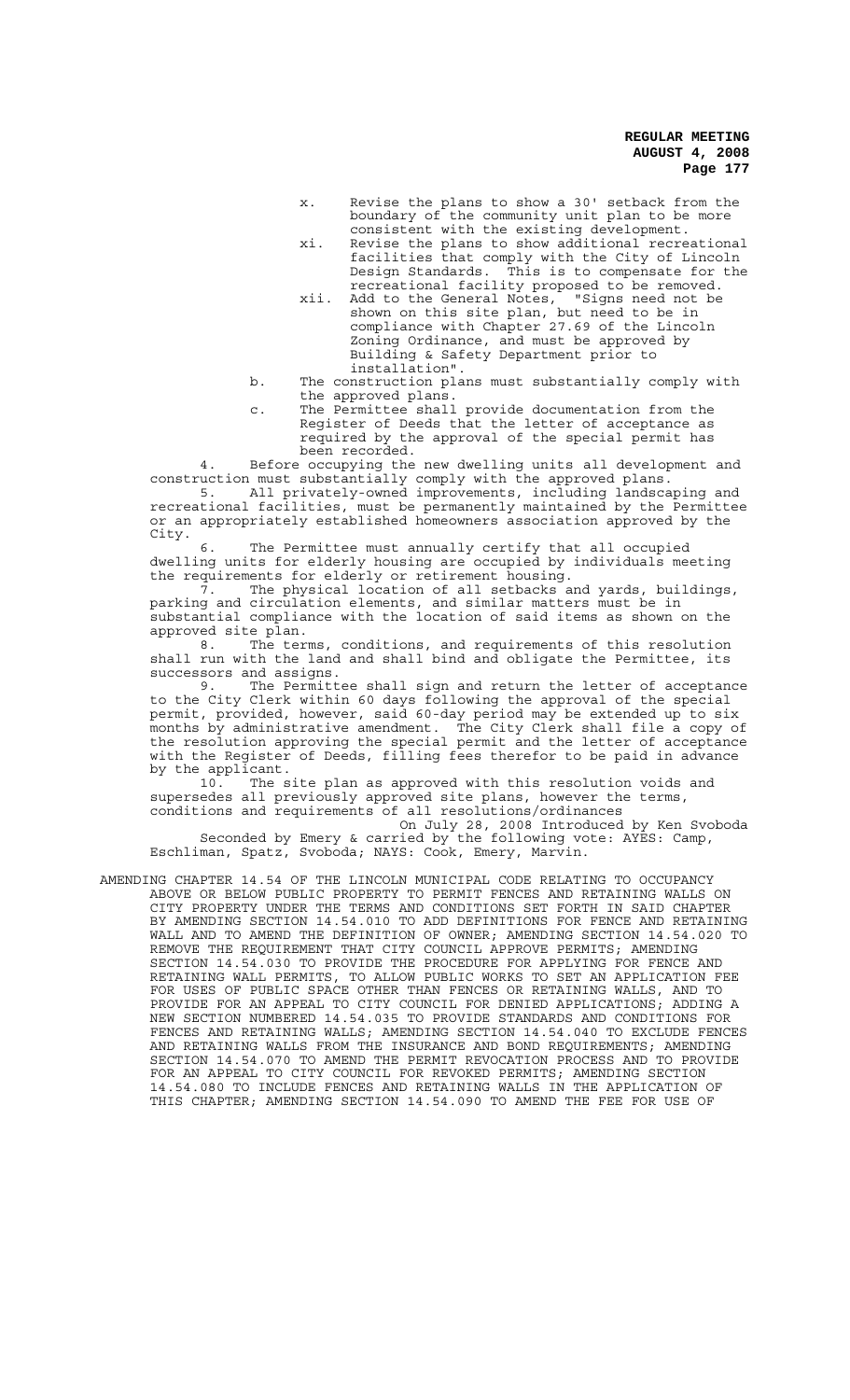> PUBLIC SPACE; AND REPEALING SECTIONS 14.54.010, 14.54.020, 14.54.030, 14.54.040, 14.54.070, 14.54.080, AND 14.54.090 OF THE LINCOLN MUNICIPAL CODE AS HITHERTO EXISTING - CLERK read an ordinance, introduced by Jonathan Cook, amending Chapter 14.54 of the Lincoln Municipal Code relating to Occupancy Above or Below Public Property to permit fences<br>and retaining walls on City property under the terms and conditions set and retaining walls on City property under the terms and forth in said chapter by amending Section 14.54.010 to add definitions for fence and retaining wall and to amend the definition of owner; amending Section 14.54.020 to remove the requirement that City Council approve permits; amending Section 14.54.030 to provide the procedure for applying for fence and retaining wall permits, to allow Public Works to set an application fee for uses of public space other than fences or retaining walls, and to provide for an appeal to City Council for denied applications; adding a new section numbered 14.54.035 to provide standards and conditions for fences and retaining walls; amending Section 14.54.040 to exclude fences and retaining walls from the insurance and bond requirements; amending Section 14.54.070 to amend the permit revocation process and to provide for an appeal to City Council for revoked permits; amending Section 14.54.080 to include fences and retaining walls in the application of this chapter; amending Section 14.54.090 to amend the fee for use of public space; and repealing Sections 14.54.010, 14.54.020, 14.54.030, 14.54.040, 14.54.070, 14.54.080, and 14.54.090 of the Lincoln Municipal Code as hitherto existing, the third time.

COOK Moved to pass the ordinance as read. Seconded by Emery & carried by the following vote: AYES: Camp, Cook, Emery, Eschliman, Marvin, Spatz, Svoboda; NAYS: None. The ordinance, being numbered **#19115**, is recorded in Ordinance Book #26, Page

AMENDING CHAPTER 26.33 OF THE LINCOLN MUNICIPAL CODE RELATING TO FEES BY AMENDING SECTION 26.33.010 TO PROVIDE THAT ANY PERSON SUBMITTING AN APPLICATION UNDER TITLE 26 OF THE LINCOLN MUNICIPAL CODE SHALL PAY AN APPROPRIATE FEE THEREFOR AS ESTABLISHED BY RESOLUTION OF THE CITY COUNCIL; REPEALING SECTIONS. 26.33.020, 26.33.030, 26.33.050, 26.33.060, 26.33.070, 26.33.080, 26.33.090, 26.33.100, 26.33.110, 26.33.120, AND 26.33.130 WHICH SET SAID FEES BY ORDINANCE OF THE CITY COUNCIL; AND REPEALING SECTION 26.33.010 OF THE LINCOLN MUNICIPAL CODE AS HITHERTO EXISTING. (RELATED ITEMS: 08-91, 08-92, 08-93, 08R-168) - CLERK read an ordinance, introduced by Jonathan Cook, amending Chapter 26.33 of the Lincoln Municipal Code relating to fees by amending Section 26.33.010 to provide that any person submitting an application under Title 26 of the Lincoln Municipal Code shall pay an appropriate fee therefor as established by resolution of the City Council; repealing Sections. 26.33.020, 26.33.030, 26.33.050, 26.33.060, 26.33.070, 26.33.080, 26.33.090, 26.33.100, 26.33.110, 26.33.120, and 26.33.130 which set said fees by ordinance of the City Council; and repealing Section 26.33.010 of the Lincoln Municipal Code as hitherto existing, the third time. COOK Moved to pass the ordinance as read.

Seconded by Svoboda & carried by the following vote: AYES: Camp, Cook, Emery, Eschliman, Marvin, Spatz, Svoboda; NAYS: None. The ordinance, being numbered **#19116**, is recorded in Ordinance Book #26, Page

CHANGE OF ZONE 08035 - AMENDING CHAPTER 27.80 OF THE LINCOLN MUNICIPAL CODE RELATING TO FEES BY AMENDING SECTION 27.80.010 TO REQUIRE ANY PERSON SUBMITTING AN APPLICATION UNDER TITLE 27 OF THE LINCOLN MUNICIPAL CODE TO PAY AN APPROPRIATE FEE THEREFOR AS ESTABLISHED BY RESOLUTION OF THE CITY COUNCIL; REPEALING SECTIONS 27.80.020, 27.80.025, 27.80 030, 27.80.040, 27.80.060, 27.80.070, 27.80.080, 27.80.090, 27.80.100, 27.80.105, 27.80.110, 27.80.125, 27.80.130, AND 27.80.140, WHICH SET SAID FEES BY ORDINANCE OF THE CITY COUNCIL; AND REPEALING SECTION 27.80.010 OF THE LINCOLN MUNICIPAL CODE AS HITHERTO EXISTING. (RELATED ITEMS: 08-91, 08-92, 08-93, 08R-168) - CLERK read an ordinance, introduced by Jonathan Cook, amending Chapter 27.80 of the Lincoln Municipal Code relating to fees by amending Section 27.80.010 to require any person submitting an application under Title 27 of the Lincoln Municipal Code to pay an appropriate fee therefor as established by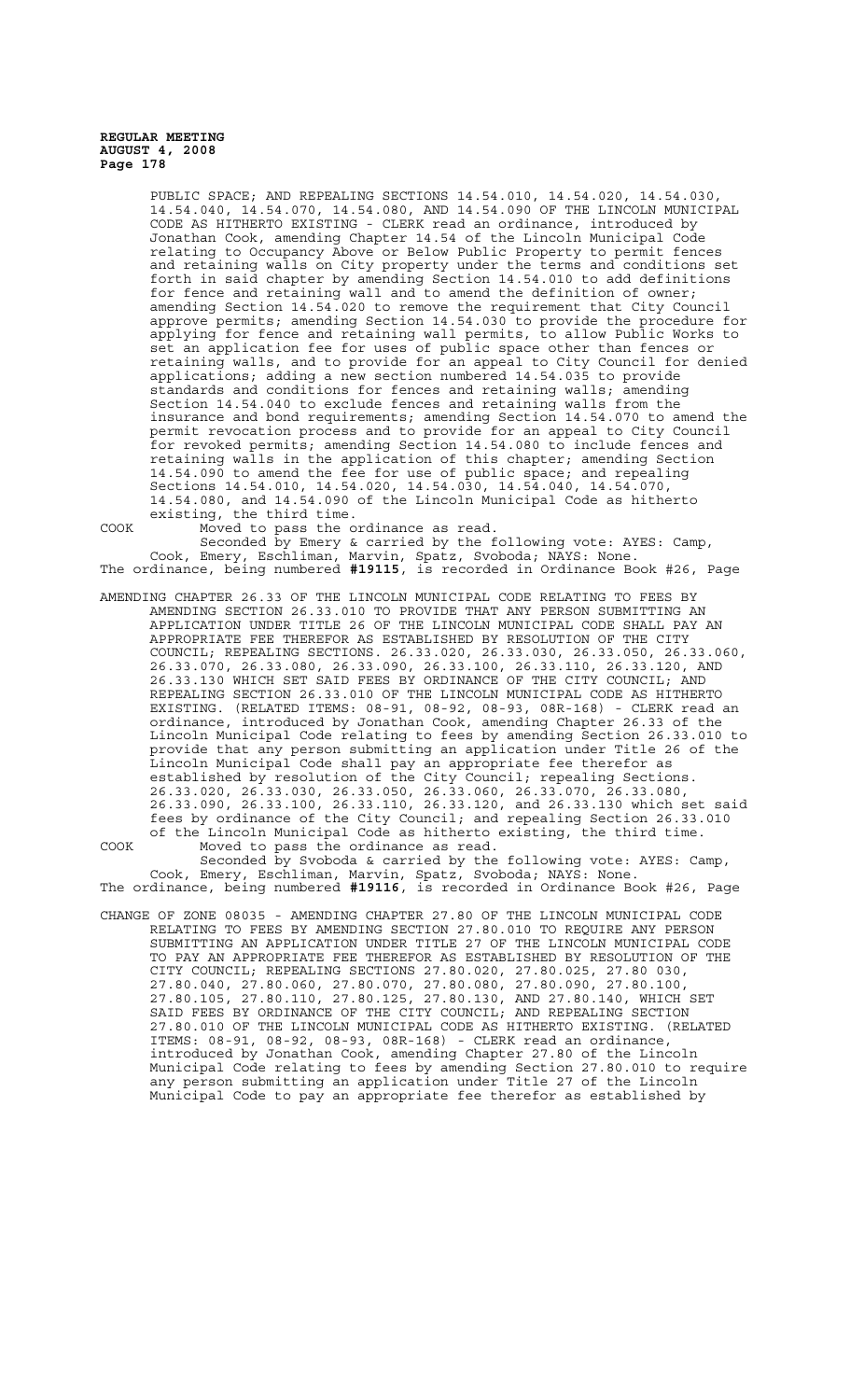resolution of the City Council; repealing Sections 27.80.020, 27.80.025, 27.80 030, 27.80.040, 27.80.060, 27.80.070, 27.80.080, 27.80.090, 27.80.100, 27.80.105, 27.80.110, 27.80.125, 27.80.130, and 27.80.140, which set said fees by ordinance of the City Council; and repealing Section 27.80.010 of the Lincoln Municipal Code as hitherto existing, the third time.

COOK Moved to pass the ordinance as read.

Seconded by Svoboda & carried by the following vote: AYES: Camp, Cook, Emery, Eschliman, Marvin, Spatz, Svoboda; NAYS: None. The ordinance, being numbered **#19117**, is recorded in Ordinance Book #26, Page

AMENDING SECTION 14.20.020 OF THE LINCOLN MUNICIPAL CODE RELATING TO VACATION OF PUBLIC WAYS TO PROVIDE THAT THE APPLICATION FEE SHALL BE IN THE AMOUNT ESTABLISHED BY RESOLUTION OF THE CITY COUNCIL; AND REPEALING SECTION 14.20.020 OF THE LINCOLN MUNICIPAL CODE AS HITHERTO EXISTING. (RELATED ITEMS: 08-91, 08-92, 08-93, 08R-168) - CLERK read an ordinance, introduced by Jonathan Cook, amending Section 14.20.020 of the Lincoln Municipal Code relating to vacation of public ways to provide that the application fee shall be in the amount established by resolution of the City Council; and repealing Section 14.20.020 of the Lincoln Municipal Code as hitherto existing, the third time.

COOK Moved to pass the ordinance as read.

Seconded by Svoboda & carried by the following vote: AYES: Camp, Cook, Emery, Eschliman, Marvin, Spatz, Svoboda; NAYS: None. The ordinance, being numbered **#19118**, is recorded in Ordinance Book #26, Page

ADOPTING THE FEE SCHEDULE FOR APPLICATION REVIEWS UNDER CHAPTER 14.20, TITLE 26, AND TITLE 27 OF THE LINCOLN MUNICIPAL CODE AND AMENDMENTS TO THE LINCOLN-LANCASTER COUNTY COMPREHENSIVE PLAN. (RELATED ITEMS: 08-91, 08- 92, 08-93, 08R-168) (ACTION DATE: 8/4/08) - CLERK read the following resolution, introduced by Jonathan Cook, who moved its adoption:

A-84966 WHEREAS, in accordance with Section 14.20.020 of the Lincoln Municipal Code, the City Council has authority to approve the fee the Planning Department may charge for application reviews for street and alley vacations under Chapter 14.20 of the Lincoln Municipal Code; and WHEREAS, in accordance with Section 26.33.010 of the Lincoln Municipal Code, the City Council has authority to approve fees which the Planning Department may charge for application reviews under Title 26 of the Lincoln Municipal Code (Land Subdivision Ordinance); and

WHEREAS, in accordance with Section 27.80.010 of the Lincoln Municipal Code, the City Council has authority to approve fees which the Planning Department may charge for application reviews under Title 27 of the Lincoln Municipal Code (Zoning Ordinance); and

WHEREAS, the Planning Director is requesting authorization to collect an increased filing fee to review application to amend the Lincoln-Lancaster County Comprehensive Plan; and

WHEREAS, the Planning Department has proposed the Fee Schedule for application reviews under Chapter 14.20, Title 26, and Title 27 of the Lincoln Municipal Code and amendments to the Lincoln-Lancaster County Comprehensive Plan attached hereto marked as Attachment A and recommends its adoption; and

WHEREAS, the proposed fees are before the City Council for its consideration and approval; and

WHEREAS, the City Council finds that the proposed fees, based on the reasonable costs of providing staff to review the applications, represents reasonable maximum fees to be charged for said reviews.

NOW, THEREFORE, BE IT RESOLVED by the City Council of the City of Lincoln, Nebraska that the Fee Schedule for application reviews under Chapter 14.20, Title 26, and Title 27 of the Lincoln Municipal Code and amendments to the Lincoln-Lancaster County Comprehensive Plan, attached hereto marked as Attachment A and made a part hereof by reference, is hereby approved.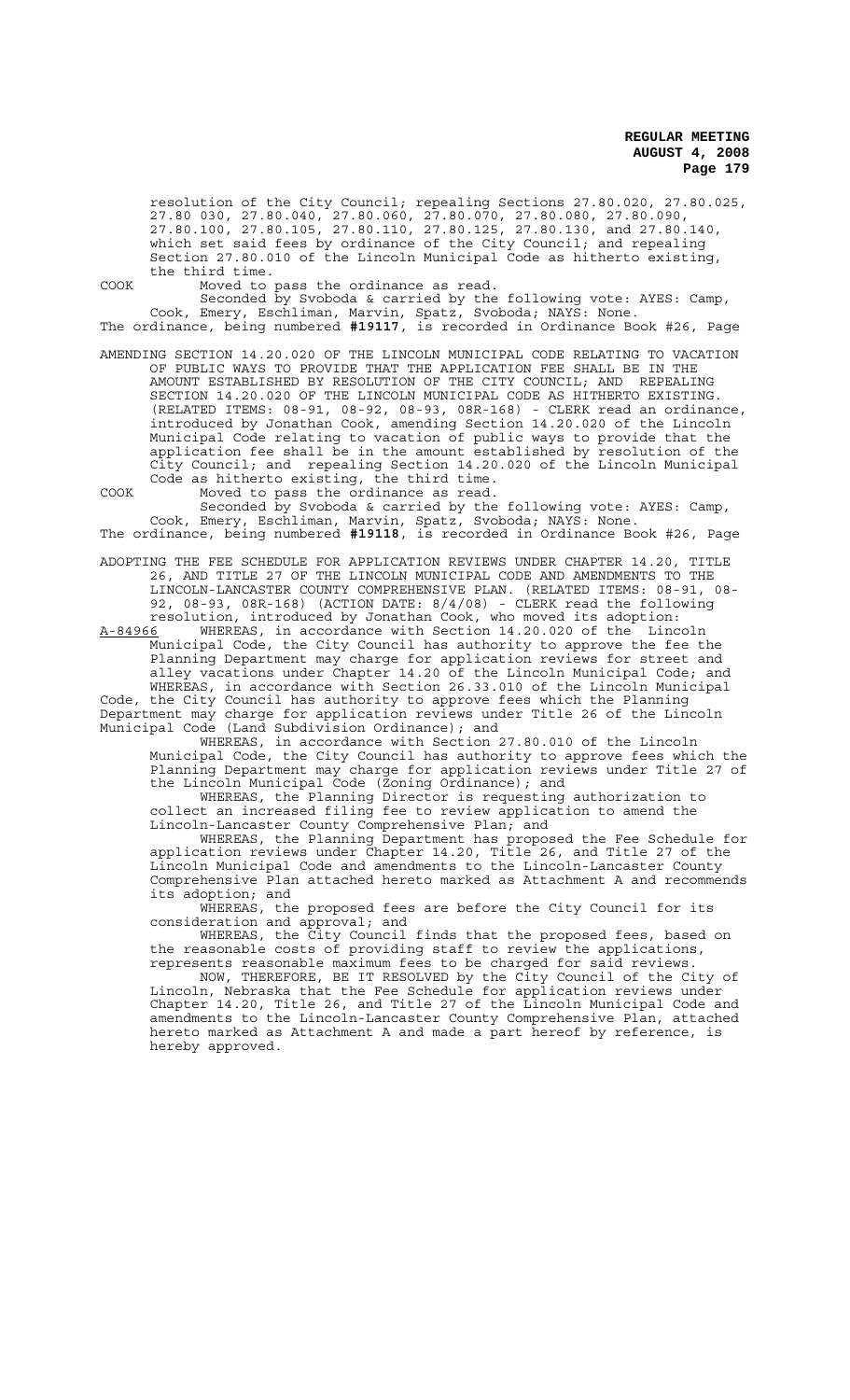> BE IT FURTHER RESOLVED that the fees in the attached fee schedule shall take effect on September 1, 2008. BE IT FURTHER RESOLVED that this Resolution supercedes and replaces the fee for Comprehensive Plan review established by Resolution No. A-82275. Introduced by Jonathan Cook

Seconded by Svoboda & carried by the following vote: AYES: Camp, Cook, Emery, Eschliman, Marvin, Spatz, Svoboda; NAYS: None.

VACATION 08001 - VACATING THE NORTH/SOUTH ALLEY IN THE BLOCK BETWEEN FREMONT STREET AND HARTLEY STREET AND TOUZALIN AVENUE AND N. 60TH STREET AS REQUESTED BY THE EVANGELICAL UNITED LUTHERAN CHURCH. (RELATED ITEMS: 08- 94, 08R-169) - CLERK read an ordinance, introduced by Jonathan Cook, vacating the north-south alley between Touzalin Avenue and North 60 $^{\rm th}$ Street from Fremont Street to Hartley Street, and retaining title thereto in the City of Lincoln, Lancaster County, Nebraska, the third time.

COOK Moved to pass the ordinance as read.

Seconded by Svoboda & carried by the following vote: AYES: Camp, Cook, Emery, Eschliman, Marvin, Spatz, Svoboda; NAYS: None. The ordinance, being numbered **#19119**, is recorded in Ordinance Book #26, Page

SPECIAL PERMIT 08022 - APPLICATION OF UNITED LUTHERAN CHURCH TO EXPAND A CHURCH PARKING LOT, WITH A REQUEST TO MODIFY THE PARKING REQUIREMENTS TO ALLOW PARKING IN THE FRONT YARD SETBACK OF HARTLEY STREET, TOUZALIN AVENUE AND N. 60TH STREET. (RELATED ITEMS: 08-94, 08R-169) (ACTION DATE: 8/4/08) - CLERK read the following resolution, introduced by Jonathan Cook, who moved its adoption:<br>A-84967 WHEREAS, United Luthera

WHEREAS, United Lutheran Church has submitted an application designated as Special Permit No. 08022 for authority to expand a church parking lot into the required front yard on property generally located at Touzalin Avenue and Hartley Street, legally described as:

Lots 6, 7 and the south half of Lot 8, Block 181, Havelock Addition to Lincoln, Lancaster County, Nebraska;

 WHEREAS, the real property adjacent to the area included within the site plan for this expanded parking lot will not be adversely affected; and

WHEREAS, said site plan together with the terms and conditions hereinafter set forth are consistent with the intent and purpose of Title 27 of the Lincoln Municipal Code to promote the public health, safety, and general welfare.

NOW, THEREFORE, BE IT RESOLVED by the City Council of the City of Lincoln, Nebraska:

That the application of United Lutheran Church, hereinafter referred to as "Permittee", to expand a church parking lot into the required front yard on property legally described above be and the same is hereby granted under the provisions of Section 27.63.170 of the Lincoln Municipal Code upon condition that construction of said parking lot be in substantial compliance with said application, the site plan, and the following additional express terms, conditions, and requirements:

1. This permit approves a parking lot with stalls in the required front yard setback except for the front six feet.

2. The City Council must approved the associated Street and Alley Vacation #08001.<br>3. Before rec

Before receiving building permits:

a. The Permittee must submit a revised and reproducible final site plan including five copies with all required revisions and documents to the Planning Department showing the following revisions:

i. Dimension the six foot landscape area on the site plan.

ii. Correct the Street and Alley Vacation number to # 08001 on the site plan.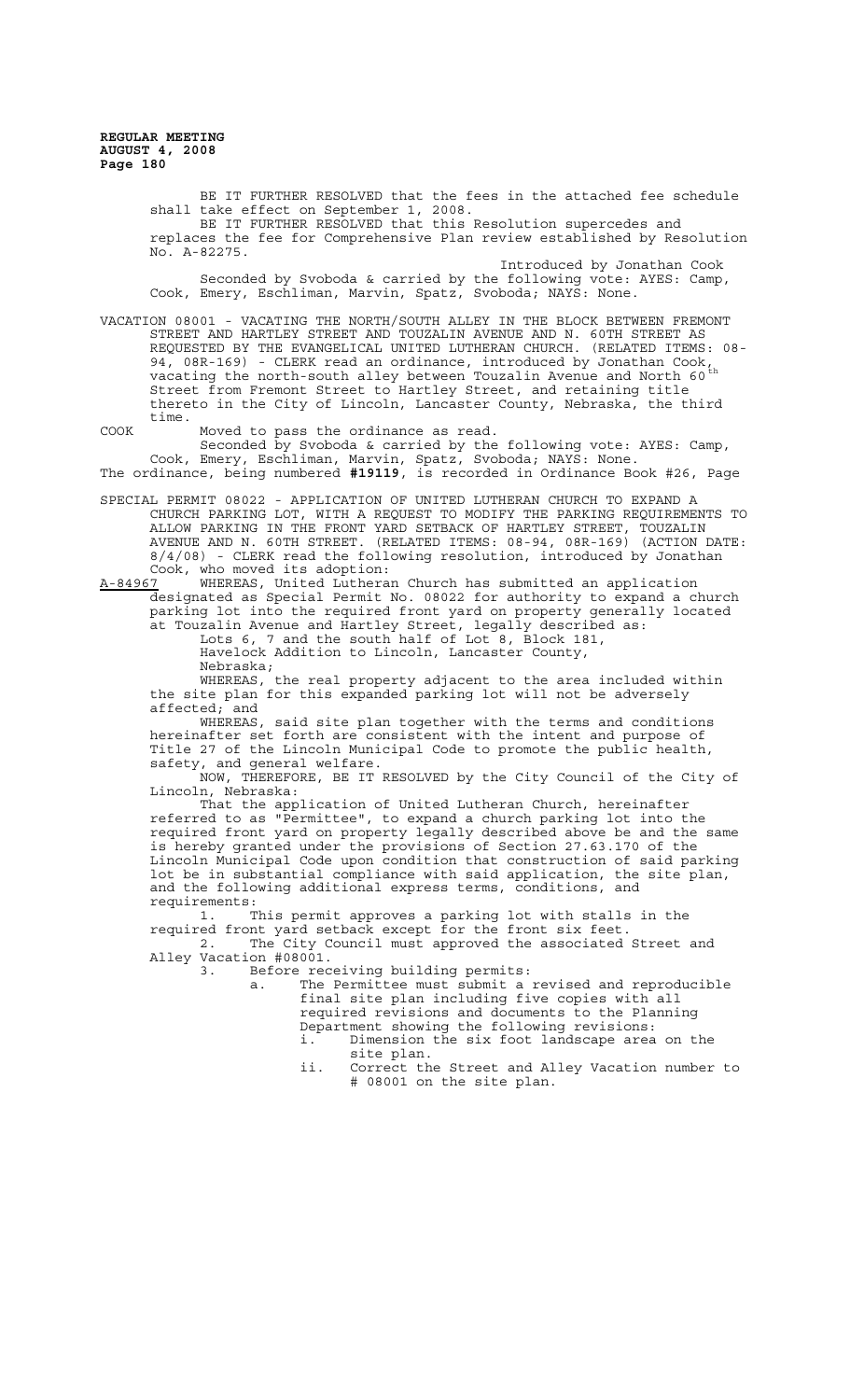- iii. Add some dimensions to the parking lot and porous paving.
- iv. No parking in the sight triangles and sight penetration for driveways.
- v. Add to the General Notes, "Signs need not be shown on this site plan, but need to be in compliance with Chapter 27.69 of the Lincoln Zoning Ordinance, and must be approved by Building & Safety Department prior to installation.
- b. The construction plans must substantially comply with the approved plans.
- c. Provide documentation from the Register of Deeds that the letter of acceptance as required by the approval of the special permit has been recorded.

4. Before use of the parking lot, all development and construction must be completed in substantial conformance with the approved plans.<br>5. All

All privately-owned improvements, including landscaping, must be permanently maintained by the Permittee.<br>6. The physical location of all setback

6. The physical location of all setbacks and yards, buildings, parking and circulation elements, and similar matters must be in substantial compliance with the location of said items as shown on the approved site plan.

7. The terms, conditions, and requirements of this resolution shall run with the land and be binding on the Permittee, its successors, and assigns.

8. The Permittee shall sign and return the City's letter of acceptance to the City Clerk within 60 days following approval of the special permit, provided, however, said 60-day period may be extended up to six months by administrative amendment. The City Clerk shall file a copy of the resolution approving the special permit and the letter of acceptance with the Register of Deeds, filing fees therefor to be paid in advance by the Permittee.

Introduced by Jonathan Cook

Seconded by Svoboda & carried by the following vote: AYES: Camp, Cook, Emery, Eschliman, Marvin, Spatz, Svoboda; NAYS: None.

#### **REGISTERED TO SPEAK SESSION - NONE**

### **OPEN MICROPHONE SESSION - NONE**

### **MISCELLANEOUS BUSINESS**

#### **PENDING -**

CAMP Moved to extend the Pending List to August 11, 2008. Seconded by Svoboda & carried by the following vote: AYES: Camp, Cook, Emery, Eschliman, Marvin, Spatz, Svoboda; NAYS: None.

### **UPCOMING RESOLUTIONS -**

CAMP Moved to approve the resolutions to have Public Hearing on August 11, 2008.

Seconded by Svoboda & carried by the following vote: AYES: Camp, Cook, Emery, Eschliman, Marvin, Spatz, Svoboda; NAYS: None.